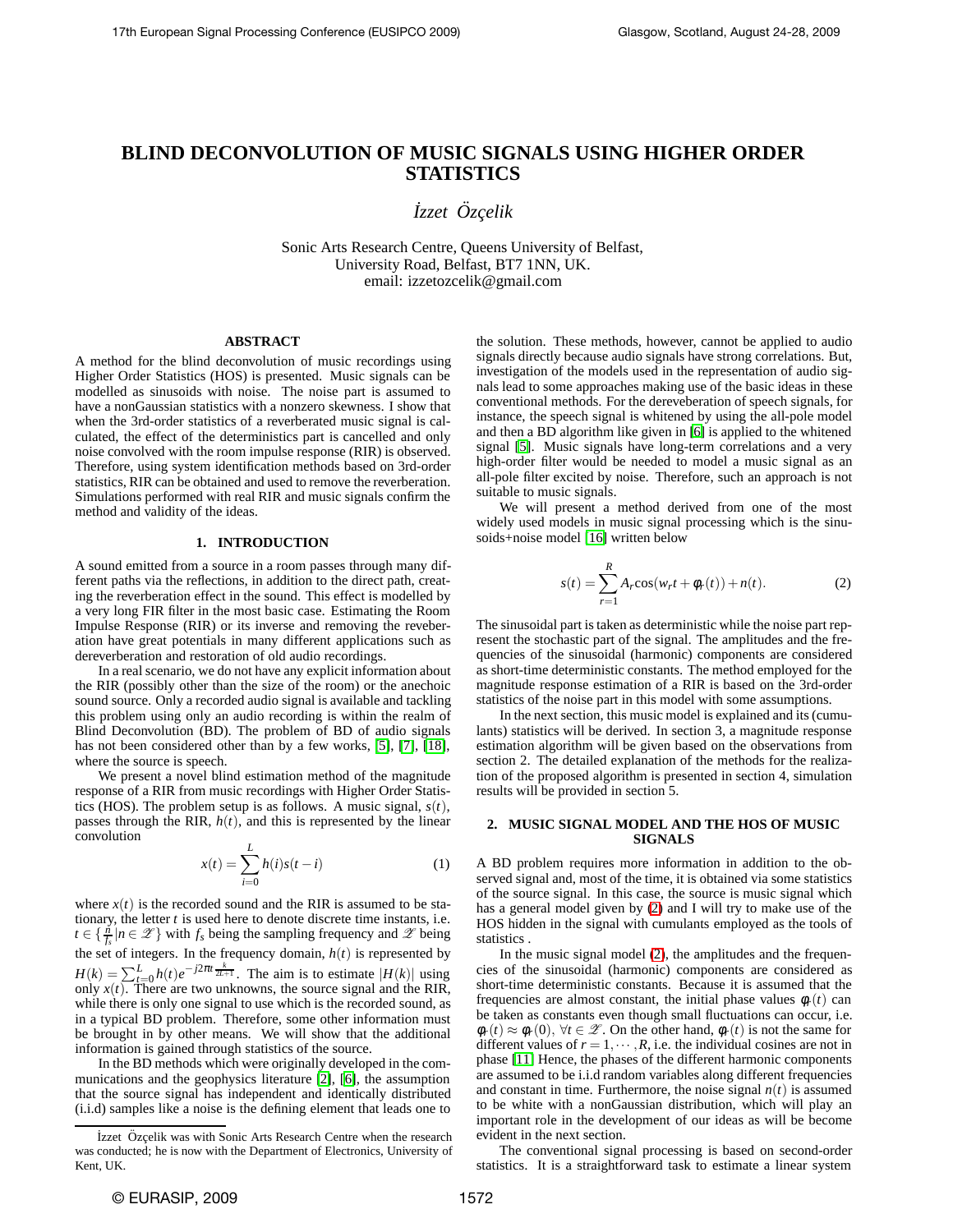given the input and output signals under certain conditions. In a blind scenario, however, using statistics of order higher than 2 is more suitable to extract some information or to do estimation. To represent the HOS of a random process, mostly cumulants are used. They lead to easy mathematical formulation and cumulants of order  $\geq$  3 preserve the phase. The multidimensional Fourier transform of cumulants are called the polyspectra and the first three polyspectra are the power spectrum, the bispectrum and the trispectrum. The reader is referred to [\[12\]](#page-4-7) for a tutorial on this subject. One can do the processing either using the cumulant sequence or polyspectra depending on the nature of the problem. The polyspectra of two convolved signals turn out to be the multiplication of the polyspectra of the signals and this leads to easy observations and mathematical derivations. A method developed using the cumulants means that a parametric model will be employed. Parametric estimation methods require a priori knownledge on the model type and order which creates the major difficulty for a RIR. It is not possible to model a RIR by a MA or ARMA model with a precisely known order(s). Because of this, parametric methods are not suitable in this problem. Frequency domain methods, on the other hand, can tolerate order mismatches and allow us to focus on the magnitude and the phase estimation problems separately. Because of these, I will employ polyspectra in the algorithm that will be developed.

Given the model for the music, its cumulants will be derived and the algorithm development will be carried out through the polyspectra. The crucial points are the existence of the noise part and the assumption that it is white and has a nonGaussian probability density function (pdf).

#### **2.1 Cumulants of Music Signal**

The polyspectra of two convolved signals is equal to the multiplication of their polyspectra [\[12\]](#page-4-7). I start to develop our ideas from this point. Mathematically, I have  $P_{k,x}(w_1, \dots, w_{k-1}) =$  $\text{DFT}_{k-1}\{c_{k,x}(\tau_1,\ldots,\tau_{k-1})\}$  for the *k*th-order polyspectra where  $c_{k,x}(\tau_1, \dots, \tau_{k-1})$  is the corresponding cumulant sequence (DFT<sub>*k*−1</sub>) denotes the discrete Fourier transform of dimension  $k - 1$ ).

I only have access to  $x(t)$  and its polyspectra equals to the multiplication of those of  $s(t)$  and  $h(t)$  The noise  $n(t)$  and the deterministic parts  $d(t)$  are independent, therefore, from  $x(t) =$  $h(t) * d(t) + h(t) * n(t)$  I obtain

$$
P_{k,x}(w_1, \dots, w_{k-1}) = P_{k,d}(w_1, \dots, w_{k-1}) P_{k,h}(w_1, \dots, w_{k-1})
$$
  
+
$$
P_{k,n}(w_1, \dots, w_{k-1}) P_{k,h}(w_1, \dots, w_{k-1})
$$
 (3)

I assumed that the noise part is white which implies  $P_{k,n}(w_1,\dots,w_{k-1}) = \gamma_k$  resulting in

<span id="page-1-1"></span>
$$
P_{k,x}(w_1, \dots, w_{k-1}) = P_{k,d}(w_1, \dots, w_{k-1}) P_{k,h}(w_1, \dots, w_{k-1})
$$
  
 
$$
+ \gamma_k P_{k,h}(w_1, \dots, w_{k-1})
$$
 (4)

where  $\gamma_k$  is the scaling constant. Since we do not have direct access to  $d(t)$ , we cannot obtain  $P_{k,d}(w_1, \dots, w_{k-1})$  from  $x(t)$ . But, we can find the order *k* such that  $P_{k,d}(w_1, \dots, w_{k-1})$  is zero and this will result in  $P_{k,x}(w_1, \dots, w_{k-1}) = \gamma_k P_{k,h}(w_1, \dots, w_{k-1})$ . This way, we will be able to exploit the noise part and eliminate the effect of the sinusoidal part in music signals; the effective signal will be equal to the noise convolved with the RIR and the problem will be in a similar form studied in the conventional BD methods. Hence, *h*(*t*) can be estimated from  $P_{k,x}(w_1, \dots, w_{k-1})$  since it will indeed correspond to the polyspectra of the *h*(*t*).

After this preliminary discussion, I now concentrate on the cumulants of a music signal and explain that 3 as the cumulant order should be chosen so that I can get rid of the sinusoidal part.

The deterministic part is a sum of sinusoids with different phases which are assumed to be uniformly distributed in the interval  $[0,2\pi)$ . In the 2nd- and 4th-order statistics, the deterministic part appears as sinusoids [\[17\]](#page-4-8), [\[1\]](#page-4-9). For the order  $k = 3$ , the cumulants of  $d(t)$  becomes zero. In order to see this, let us calculate the 3rd-order cumulant of *s*(*t*)

The 3rd-order cumulant of  $s(t) = \sum_{r=1}^{R} A_r cos(w_r t + \phi_r(t))$  + *n*(*t*), *c*<sub>3</sub>,*s*( $\tau_1$ ,  $\tau_2$ ) =  $E_{\phi_r,n} \{s(t)s(t+\tau_1)s(t+\tau_2)\}^1$ , by the assumption that  $\phi_r(t)$  is a random variable through *r* and constant along *t*, becomes

$$
c_{3,s}(\tau_1, \tau_2) = \frac{A_r^3}{4} E_{\phi_r} \Biggl\{ \Biggl( \sum_{r=1}^R \cos(w_r(t - \tau_1 + \tau_2) - \phi_r(t)) + \cos(w_r(t + \tau_1 + \tau_2) - \phi_r(t)) + \cos(w_r(t + \tau_1 - \tau_2) + \phi_r(t)) + \cos(w_r(3k + \tau_1 + \tau_2) + 3\phi_r(t)) \Biggr) + \delta(\tau_1, \tau_2) \gamma_{3,n} \tag{5}
$$

where the phases are zero mean random variables in the cosine terms. The expectation operation cancels them out because each phase φ*r* has zero mean, hence,

$$
c_{3,s}(\tau_1, \tau_2) = \delta(\tau_1, \tau_2) \gamma_{3,n}.
$$
 (6)

From this result, we have  $P_{3,s}(w_1, w_2) = \text{DFT}_2 \{ \gamma_{3,n} \delta(\tau_1, \tau_2) \} =$  $\gamma_{3,n}$  and using this fact, [\(4\)](#page-1-1) gets the following form

<span id="page-1-2"></span>
$$
P_{3,x}(w_1, w_2) = \gamma_{3,n} H(w_1) H(w_2) H^*(w_1 + w_2)
$$
 (7)

where  $P_{3h}(w_1, w_2)$  is replaced by  $H(w_1)H(w_2)H^*(w_1 + w_2)$ . The 3rd-order polyspectra is called the bispectrum and the letter *B* is used to denote it [\[13\]](#page-4-10). I adopt this convention from this point on and  $B_x(w_1, w_2)$  is used instead of  $P_{3,x}(w_1, w_2)$  and [\(7\)](#page-1-2) is rewritten as

<span id="page-1-3"></span>
$$
B_x(w_1, w_2) = \gamma_{3,n} H(w_1) H(w_2) H^*(w_1 + w_2).
$$
 (8)

The expression [\(8\)](#page-1-3) implies that if the assumption on the phase of the different harmonics in a music signal hold then one can use the 3rd-order cumulants to obtain the information regarding the RIR from the cumulants of the remaining noise part in the signal. Given the estimated polyspectra of a FIR filter, there are different algorithms to estimate the filter [\[9\]](#page-4-11), [\[10\]](#page-4-12), [\[14\]](#page-4-13), [\[15\]](#page-4-14). I only present a method for the magnitude estimation  $|H(k)|$ . The phase algorithms given for nonparametric methods result in very inaccurate estimates for the phase becasue of ambiguities. My investigation of the phase estimation methods in [\[9\]](#page-4-11), [\[15\]](#page-4-14) showed that the level of inaccuracy becomes bigger for long impulse responses rendering the estimates useless.

Starting from [\(8\)](#page-1-3), I next present the algorithm for the magnitude estimation.

#### **3. BLIND MAGNITUDE RESPONSE ESTIMATION OF A RIR USING 3RD-ORDER STATISTICS FROM MUSIC SIGNALS**

What we conclude from the result given in [\(8\)](#page-1-3) is that applying the blind system identification techniques available for the 3rd-order statistics on the observed reverberated music signal will provide an estimate for the RIR. In real signals, however, the whiteness assumption of the noise part will not hold perfectly. The noise would rather have some structure in it. After calculating the 3rd-order cumulant of the observed signal, one can do a whitening on this 3rdorder statistics as in the 2nd-order statistics. The structure causing the coloring is modeled as an AR filter as in conventional whitening

<span id="page-1-0"></span><sup>&</sup>lt;sup>1</sup>I put  $\phi_r$  and *n* as a subscript to the expectation to imply that the expectation is with respect to both  $\phi$  and *n* since they are the random variables involved in this equation, but because they are independent the result will simply be the expectation applied to each of them individually without any regard to if they are added or multiplied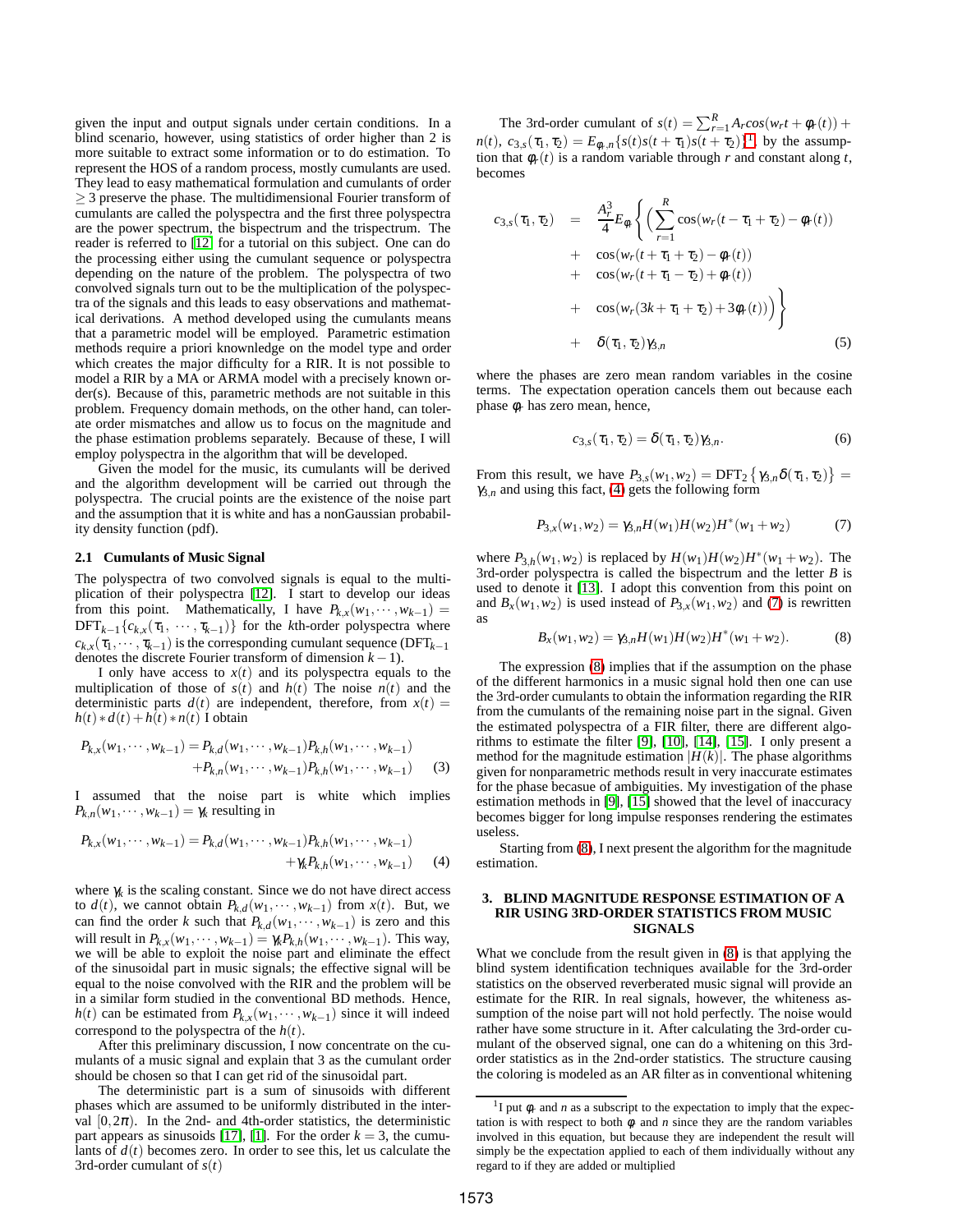applied on speech dereverberation [\[5\]](#page-4-0), [\[8\]](#page-4-15). In doing this, it is assumed that a short-order AR filter captures only the coloring structure in the noise without distorting the RIR. By this whitening procedure we expect that, when we apply the system identification algorithm, the signal will be closer to the ideal form noise-convolvedwith-the-RIR.

The method for the AR model estimation using 3rd-order spectra provided in the paper [\[4\]](#page-4-16) will be used since it guarantees a unique and stable solution in principle.

Involving the whitening, the procedure defined for the blind magnitude response estimation of a RIR from the reverberated music signal on a finite set of samples  $\{x(t)\}_{t=1}^S$  is given as below.

#### **3.1 Magnitude Estimation Procedure**

- 1. Estimate the AR model of order *p* from estimated the cumulant sequence and apply 3rd-order whitening, *x* (*t*).
- 2. Estimate the truncated cumulant sequence using the whitened sequence,  $\hat{c}_{3,x'}(\tau_1, \tau_2)$ .
- 3. Calculate  $\hat{B}_x(w_1, w_2) = \text{DFT}_2\{\hat{c}_{3,x'}(\tau_1, \tau_2), 2N+1\}.$
- 4. Estimate  $|\hat{H}(w)|$  from  $\hat{B}_x(w_1, w_2)$

The whitened signal obtained from the original signal  $x(t)$  is denoted by  $x'(t)$  and the estimated quantities are given with a hat. The detailed description of the algorithms employed to realize this approach along with some implementation remarks are given next.

## **4. ALGORITHMS AND IMPLEMENTATION ISSUES**

The steps given in magnitude estmation procedure are given in detail in this section. I also discuss some practical issues.

## **4.1 Estimation of the Cumulant Sequence**

Divide data into *K* portions with equal samples such that each portion has *M* samples of data, i.e.  $S = KM$ . The mean of each segment is calculated and subtracted from each sample. I, then, obtain the biased estimates $<sup>2</sup>$  of the cumulants for all segments using</sup>

<span id="page-2-1"></span>
$$
\hat{c}_{3,x}^{i}(\tau_1, \tau_2) = \frac{1}{M} \sum_{k=l_1}^{l_2} x(t)x(t+\tau_1)x(t+\tau_2)
$$
(9)

where  $i = 1, \dots, K$ ,  $l_1 = \max(0, -\tau_1, -\tau_2)$ ,  $l_2 = \min(M - 1, M - 1)$  $1 - \tau_1, M - 1 - \tau_2$ ,  $\tau_1 = -L, \dots, L, \tau_2 = -L, \dots, L$ , and average the cumulant estimates obtained from all segments of the signal

<span id="page-2-2"></span>
$$
\hat{c}_{3,x}(\tau_1, \tau_2) = \frac{1}{K} \sum_{i=1}^{K} \hat{c}_{3,x}^i(\tau_1, \tau_2).
$$
 (10)

The value of *L* will be chosen according to where this cumulant sequence estimation is used. Steps 1 and 2 require the estimation of the cumulant sequence. For step 1, which is the whitening, *L* will be around 30-50 and for step 2 it will be chosen as the truncated RIR length which would be 2000 or 4000 depending on the room considered.

#### **4.2 3rd-Order Whitening**

The whitening will be carried out by assuming that the structure in the noise can be modelled by an all-pole (AR) filter. The reason why the AR model is taken is that if we choose an ARMA model it might remove the effect of the RIR as well. In addition, it is not easy to solve for the MA part in an ARMA model. The noise part  $n(t)$  modelled by an all-pole filter of order *p* is given by

$$
n(t) = -\sum_{i=1}^{p} a_i n(t-i) + e(t)
$$
 (11)



<span id="page-2-3"></span>Figure 1: The 3rd-order cumulant sequence after whitening.

where  $e(t)$  is the assumed excitation signal. This noise signal is in  $x(t)$  and we do not have access to it directly. Hence, the familiar AR recursion formula for the 3rd-order cumulants of  $x(t)$  is written as [\[4\]](#page-4-16)

$$
c_{3,x}(\tau_1, \tau_2) + \sum_{i=1}^p a_i c_{3,x}(\tau_1 - i, \tau_2) = 0, \ \tau_1 > 0. \tag{12}
$$

It has been proved in [\[4\]](#page-4-16) that the set of equations obtained by fixing  $\tau_1$  at each one of the values  $\tau_1 = 1, \dots, p$  and varying  $\tau_2$  as  $\tau_2 = -p, \dots, 0$  yield the vector  $\mathbf{a} = [a_1 \cdots a_p]^T$  such that the corresponding all-pole filter is stable.

The solution  $\mathbf{a} = -\mathbf{R}^{-1}\mathbf{c}$  will be employed to represent a short 3rd-order modelling of the noise structure in the music signal for the purpose of whitening, where **R** is a matrix obtained from the cumulants of  $x$  as given in [\[4\]](#page-4-16). The cumulant values in **R** and **c** are replaced by their estimated versions,  $\hat{c}_{3,x}(\tau_1,\tau_2)$ , calculated using [\(9\)](#page-2-1) and [\(10\)](#page-2-2) in the implementation. The AR order, *p*, is determined experimentally according to the music signal in consideration. In the simulations I have undertaken, it was chosen around 30 to 50.<br>The inverse FIR filter  $\mathbf{a}' = [1 - \mathbf{a}^T]^T$  is applied on *x*(*t*) to obtain the whitened signal,  $x'(t) = \sum_{i=0}^{p-1} a'_i x(t - i)$ .

A 3rd-order whitening was applied on the same signal obtained from brass. The resulting cumulant sequence is plotted from two different views in Figure [1.](#page-2-3) The order of the AR filter was 10. The effect of the whitening is making the cumulant sequence closer to Kronecker delta function. It removes the structure to some degree.

#### **4.3 Estimation of the Truncated Cumulant Sequence For Step-2**

A RIR is very long. When the cumulant sequence is estimated, it has to be assumed to be of certain length. If I consider a RIR sampled at 16 kHz, one would need to take 5000 to 10000 samples depending on the room. Figure [2](#page-3-0) shows a RIR measured at a concert hall at Queens University of Belfast. The sampling rate was 16 kHz. As seen, only 3000 to 5000 samples have significantly high magnitude values. Therefore, the cumulant sequence can be truncated to a maximum range around 3000 to 5000. This truncation is necessary and the truncation length can only be chosen roughly by assuming a prior knowledge on the type of the room, which is quite reasonable since most of the case it is known where the recording took place. The truncation length will be the assumed RIR length and denoted by *N*. The number of music samples to be used in [\(9\)](#page-2-1) must be chosen in accordance with the truncation length. The sample number used in each block must be as high as possible to alleviate the effects of the transients in the convolution of music samples with the RIR. In practice this is not very easy to choose because it is related to the stationarity of the music signal. But, loosely speaking, the number of music samples must be at least twice the truncation length. In

<span id="page-2-0"></span><sup>&</sup>lt;sup>2</sup>Biased estimates are generally preferred over the unbiased estimates since they have smaller variance.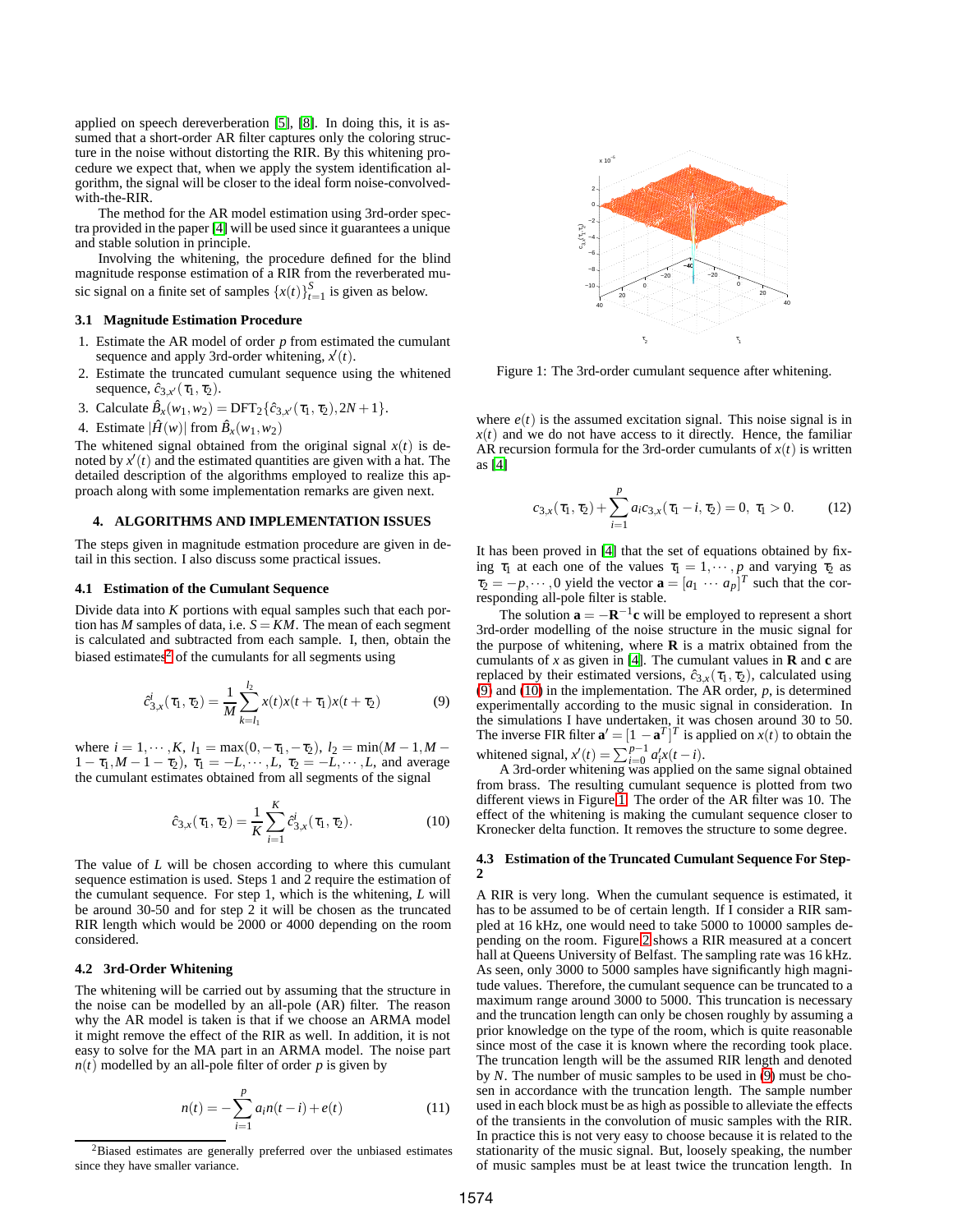the simulations, I chose 4 times the truncation length music samples. With these values chosen, the formulae given in [\(9\)](#page-2-1) and [\(10\)](#page-2-2) are, then, used to estimate the cumulant sequence  $\hat{c}_{3,x'}(\tau_1,\tau_2)$  for  $\tau_1, \tau_2 \in \{-N, \cdots, 0, \cdots, N\}.$ 



<span id="page-3-0"></span>Figure 2: The impulse response of the Whittla Concert Hall sampled at 16 kHz.

#### **4.4 Calculation of the Bispectra**

The bispectra  $\hat{B}_{x'}(w_1, w_2)$  are obtained simply by taking 2D-DFT of the estimated cumulant sequence. If the truncation length is denoted by *N* then the FFT length must be  $2N + 1$  due to the fact that cumulant sequence indices will run from −*N* to *N*. Therefore, the bispectra estimation with  $w_1$ ,  $w_2$  replaced by the discrete frequency values  $k_1$  and  $k_2$ , respectively, using the Matlab notation, follows from

$$
\hat{B}_{x'}(k_1, k_2) = \text{FFT2} \left\{ \hat{c}_{3,x'}(\tau_1, \tau_2), 2N + 1 \right\} \n= \gamma_{5,3} H(k_1) H(k_2) H^*(k_1 + k_2)
$$
\n(13)

where  $k_1, k_2 \in \{-N, \dots, 0, \dots, N\}$ ,  $H(k) = \sum_{t=0}^{2N} h(t) e^{-j \frac{2\pi kt}{2N+1}}$ .

## *4.4.1 Magnitude Response Estimation*

I will use the spectrum magnitude estimation given in [\[3\]](#page-4-17). The spectrum magnitude estimation from bispectra formula is

$$
\ln\left(\left|\gamma_{s,3}\right|^{1/3}|H(k)|\right) = \frac{-2\sum_{i=0}^{k-1}\ln\left(|H(i)|\left|\gamma_{s,3}\right|^{1/3}\right) + M(k)}{(k+3)}, \quad (14)
$$

$$
k = 1, \cdots, L
$$

where  $M(k) = \sum_{i=0}^{k} \ln |B_x(i, k - i)|$ , *L* corresponds to the angular frequency  $\pi$ . The value of the zero frequency magnitude is calculated from  $\ln (|\gamma_{s,3}|^{1/3} |H(0)|) = \frac{1}{3} \ln |B(0,0)|$ .

The magnitude spectrum is estimated up to a scale indeterminacy, as in all blind approaches. Practical implementations will be carried out using a finite number of data samples  $\{x(t)\}_{t=1}^{N}$  and  $B_x(k_1, k_2)$  are estimated from  $\{x(t)\}_{t=1}^N$ .

#### **5. SIMULATIONS**

A 10 second long music signal from brass was taken and windowed into 10000 samples (no overlapping) each of which was used in the estimation of the 3rd-order cumulant sequence. The averaged cumulant sequence is plotted in Figure [3.](#page-3-1)

The 2D-cumulant sequence is very close to a 2D Kronecker delta function which is what we expect. The noise part of the music signal seems fine in this occasion. But, each music instrument has its own characteristic properties. Because of this, the statistical



<span id="page-3-1"></span>Figure 3: The 3rd-order cumulant sequence of a music signal obtained from brass.

properties of the noise part will differ from instrument to instrument. The whiteness assumption will not hold at all in some instruments. For example, piano has very weak noise component which is very far from being described as noise. In some other instruments, the noise might be very obvious but have very small skewness which will prevent us from using it with the 3rd-order statistics. Our simulations showed that brass is not the only instrument having non-zero skewness. Drum presents a noise having similar 3rd-order statistics.

#### **5.1 Test-1**

A recording of brass sampled at 16 kHz was used as the input to the 512-sample long RIR impulse reponse which was taken from the concert hall impulse response measurement. A 3rd-order whitening was applied prior to the magnitude estimation procedure. The order of the all-pole filter used in whitening was chosen to be 50. The estimated magnitude response is shown in Figure [4](#page-3-2) with the true one. The estimated magnitude response shown by black color is very close to the true one which is the red colored plot.



<span id="page-3-2"></span>Figure 4: Estimated magnitude response with algorithm-2.

## **5.2 Test-2**

In Figure [5,](#page-4-18) the magnitude estimate for the 1024-sample portion of the concert hall impulse response is shown with the true one. The input signal was a drum recording and the whitening filter was of order 50. In this simulation, in order to see the affect of truncation, I actually used the first 2048 samples of the impulse response of the concert hall at Queens University of Belfast in creating the data  $x(t)$ . But, the magnitude estimation was carried out for 1024 samples. Other than a few spiky estimates, in general, the estimation method is able to extract the magnitude response to some degree. This means that the the magnitude response is not affected much by truncation and the magnitude estimation algorithm is quite robust